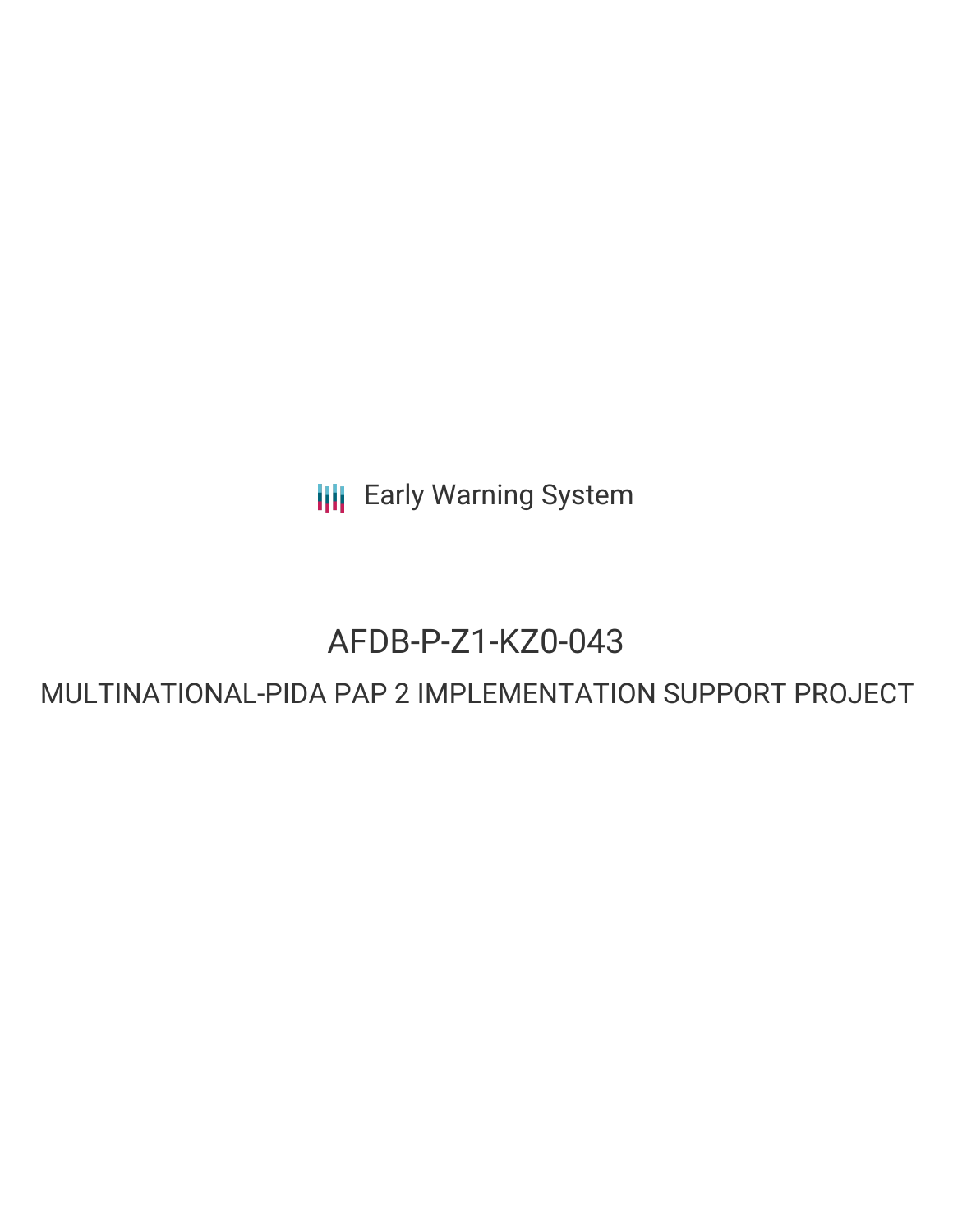

### **Quick Facts**

| <b>Financial Institutions</b>  | African Development Bank (AFDB) |
|--------------------------------|---------------------------------|
| <b>Status</b>                  | Approved                        |
| <b>Bank Risk Rating</b>        |                                 |
| <b>Voting Date</b>             | 2021-12-17                      |
| <b>Borrower</b>                | COMMISION DE UNION AFRICAINE    |
| <b>Investment Type(s)</b>      | Grant                           |
| <b>Investment Amount (USD)</b> | $$6.95$ million                 |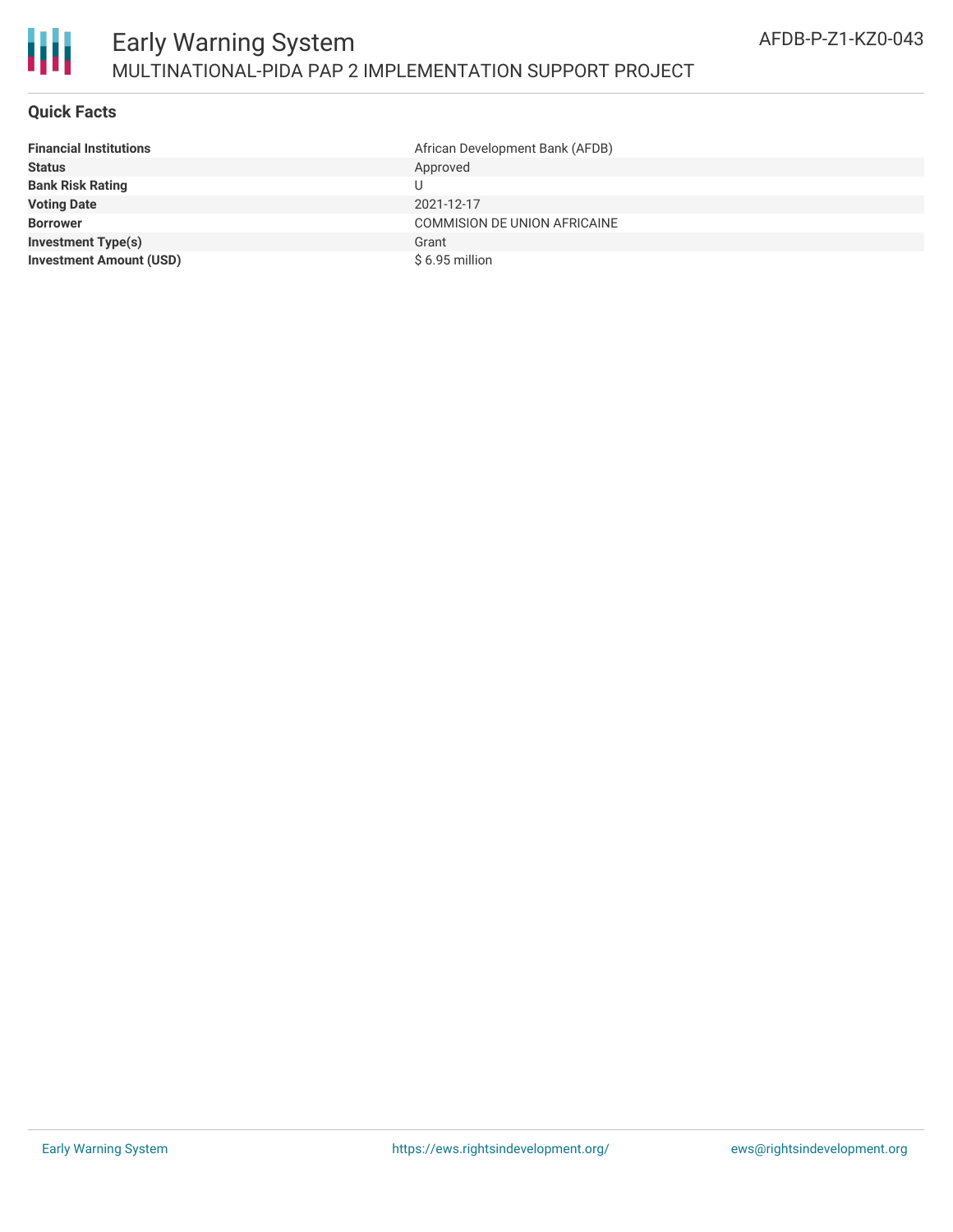

### **Project Description**

Project description not available on website at the time of the snapshot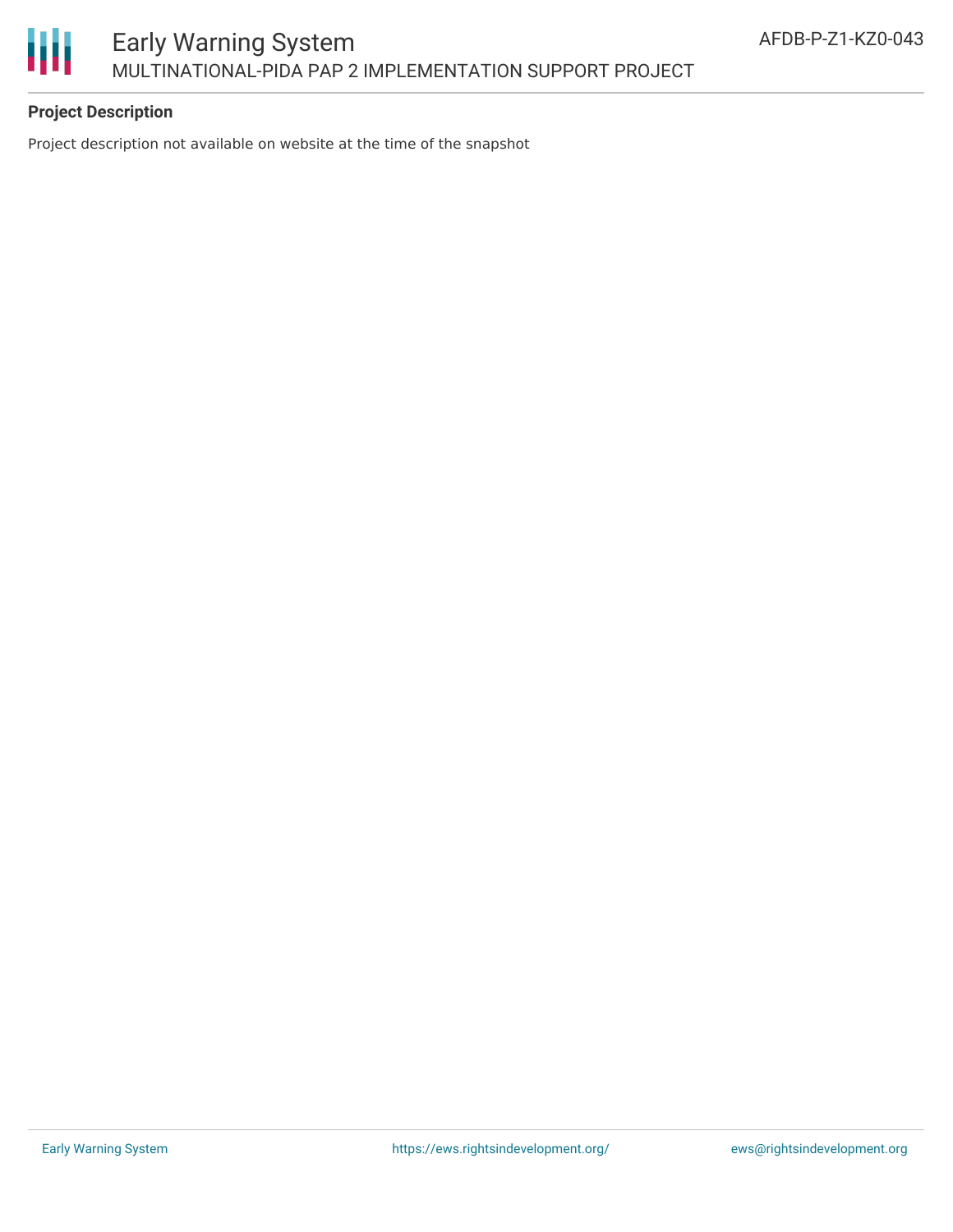

### Early Warning System MULTINATIONAL-PIDA PAP 2 IMPLEMENTATION SUPPORT PROJECT

### **Investment Description**

African Development Bank (AFDB)